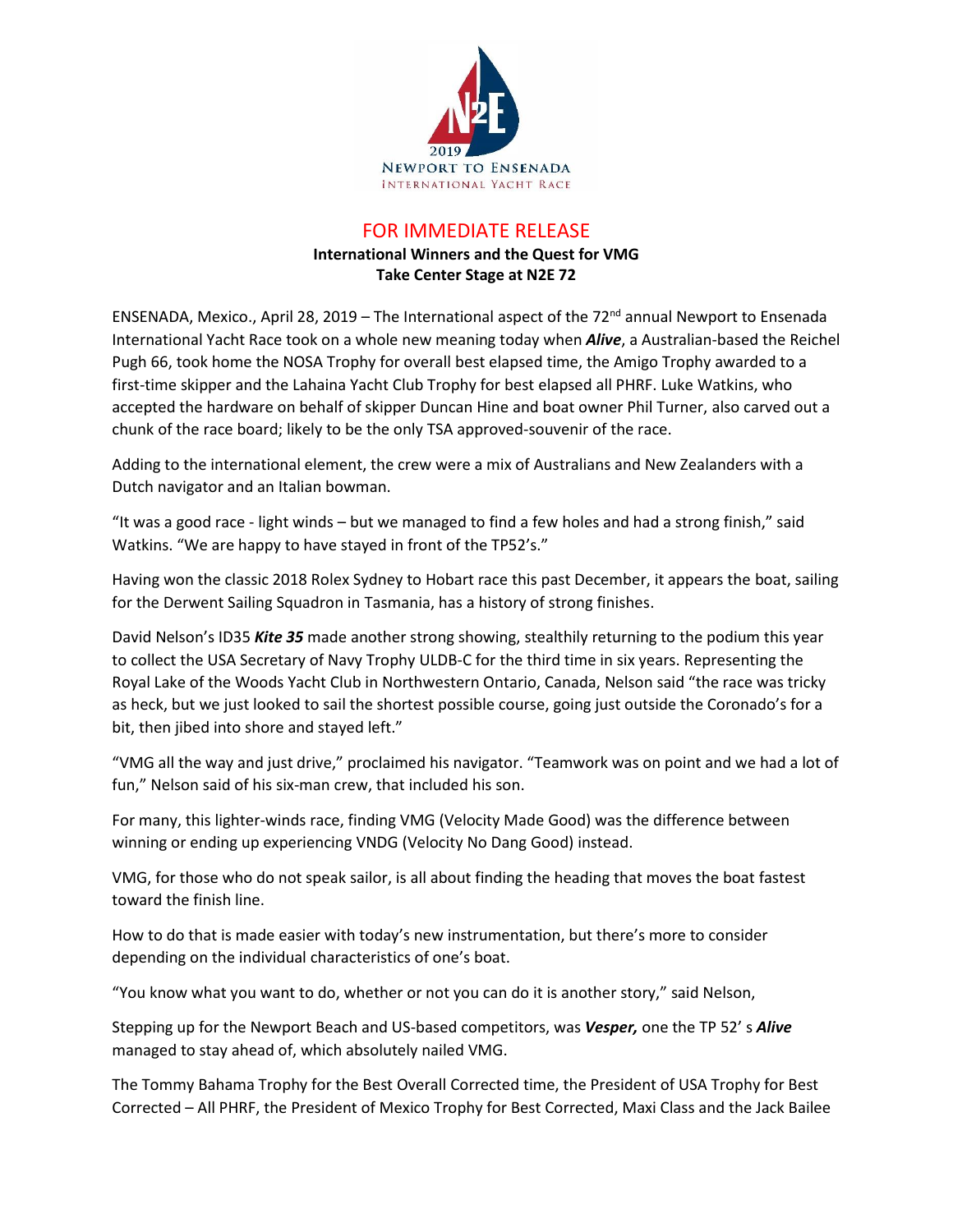Trophy for Best Corrected Newport Beach Club will now be gracing the trophy case of the spectacular new Newport Harbor Yacht Club, no TSA clearance or international shipping required.

Skipper David Team credited his navigator Chad Hough for making the right calls. "At one time it looked bad, but we stayed outside and stuck with the strategy," said Team.

Although this might have been the team's first N2E on Vesper, the crew sails a lot together and they practice a lot together, said crew Paul Marshall. Many of the crew started sailing with junior programs and started racing with their Dads. Having also won first in class at Long Beach Race week in last year, the experience and the teamwork seems to be paying off.

Jim Bailey's Destroyer, another TP 52, placed second in the Maxi-Class and contributed to NHYC's win of the Spirit of Ensenada Trophy for the yacht club for having the most winners, at five.

Adding a touch of international flair, was Terri Manock's all-female entry on Pole Dancer. Her crewmembers are Irish, Canadian, and a New Zealander although only one Idaho resident flew in to help the women not only win the Caroline Starr Trophy for Best Corrected All Female Crew, they also won the Carlos Avila Escoto Best Corrected J120. "We stayed out of the fray and got a good start;" said Manock. "It was a long race, but had a wonderful group of ladies to sail with."

Robert Knox of Seahorse, a Beneteau 49 and his rugby crew won the Secretary of Foreign Relations – Mexico Trophy for Best Elapsed Time – Cruz. The former Australian teammates caught the sailing bug when they moved to Southern California. After not doing well in their first boat, Merlin, they moved up and found success. The men picked up the same trophy last year.

BCYC's own Dan Rosen, sailing the B32 Problem Child, once again lived up to its boat name is a big problem for anyone who dare enter in the double handed category, winning the Volvo Best Corrected – Double Handed Trophy for the eighth time in a row. Rosen sailed with year with Peter Heck, a respected local sailor with a lot of experience winning on Maxi-class boats.

Also returning to the podium was Joe Markee of Ohana. The 55 Swede moved up classes this year to PHRF-B and takes home the Cliff Chapman Best Corrected -PHRF B Trophy to San Diego Yacht Club. "We had to figure out how far out to be to find the sweet spot for the boat to catch the breeze early," said Markee. The older yet lean family cruiser does better in downwind conditions, but they clearly made the most of the available winds.

Cheerio II did not catch good winds until the home stretch into Ensenada.

"It was absolutely terrifying," said skipper Dick McNish about crossing the finish at a little over 10 knots in an 88-year-old-boat just made to go just 6! "The spinnaker was up; it was wild; we rushed to get it down," after crossing the finish late Saturday afternoon. 91-year old McNish and his eight-man crew will once again take the Ensenada Chamber of Commerce Trophy Best Corrected PHFR E back to Corinthian Pacific Yacht Club where preparation will soon be underway for the 42<sup>nd</sup> Annual McNish Classic Yacht Race.

Andy Schwenk, of northwest rigging, a marine outfitter in Anacortes, WA, flew in to sail the race on Staghound. Although the boat did not do as well as it has in previous years, when asked about dealing with lighter winds, said there was nothing to complain about; "We are so blessed to be able to do this."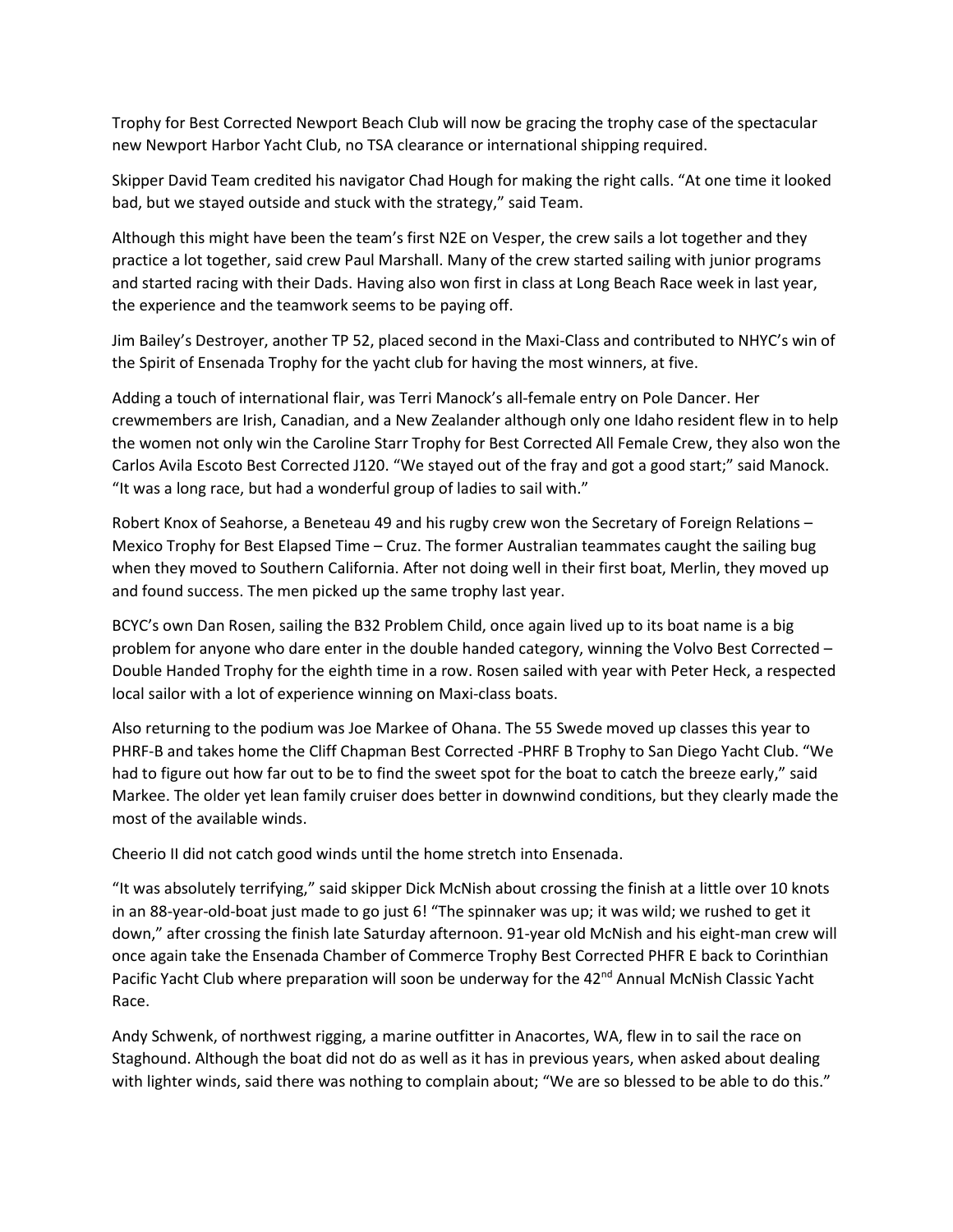At a luncheon Saturday, Jared Gutierrez, International Press spokesperson for Mayor Marco A. Novelo Osuna also spoke about being grateful.

"It all started with an idea; today is about being grateful for all the history and the work that those before us have done (to make the race successful) and being grateful for simply having the opportunity to be a part of this event, and being grateful for the opportunities the future holds and our abilities to take action."

No matter the wind.

Adam Judy is an angle, tireless, complications went above and beyond, unparallel follow up.

First race Santiago could not have had a better experience, finished by disqualification, when the first turtle swam by and asked if we wanted a tow, we said no, but we took the second one up on its offer.

Look up boat, 43 Benetau, A hazing pf sorts, welcome first timers, little wind, to the Coronadojs in good time, but floated there all night

Tales from the race course

Other themes, people come from all over to participate in this race,

Many have been boating for a long time, not necessarily racing or N2E, sailing/boating a generational thing, fathers and daughters, grand parents and grand children, families, sons,

Adam Judy is an angle, tireless, complications went above and beyond, unparallel follow up,

First race Santiago could not have had a better experience, finished by disqualification, when the first turtle swam by and asked if we wanted a tow, we said no, but we took the second one up on its offer.

Look up boat, 43 Benetau, A hazing pf sorts, welcome first timers, little wind,

Expression Session, Mark Mark and Mark, aimed for the mark, didn't miss the mark, Stayed outside, was the farthest most outside boat in their class, lighter boat, strategy, went far and night wispy inconsistent air looked for better but stayed steady, no tactical error , all about VMG, fast as you can get the the next mark, how to deal with holes and hotspots, and make it work. Modified Express 37, 1987 boat modified in 2000 by previous owner, so looks different. First time Mark owner done the race, Dad did it in the 60's and 70's, average age on the boat 62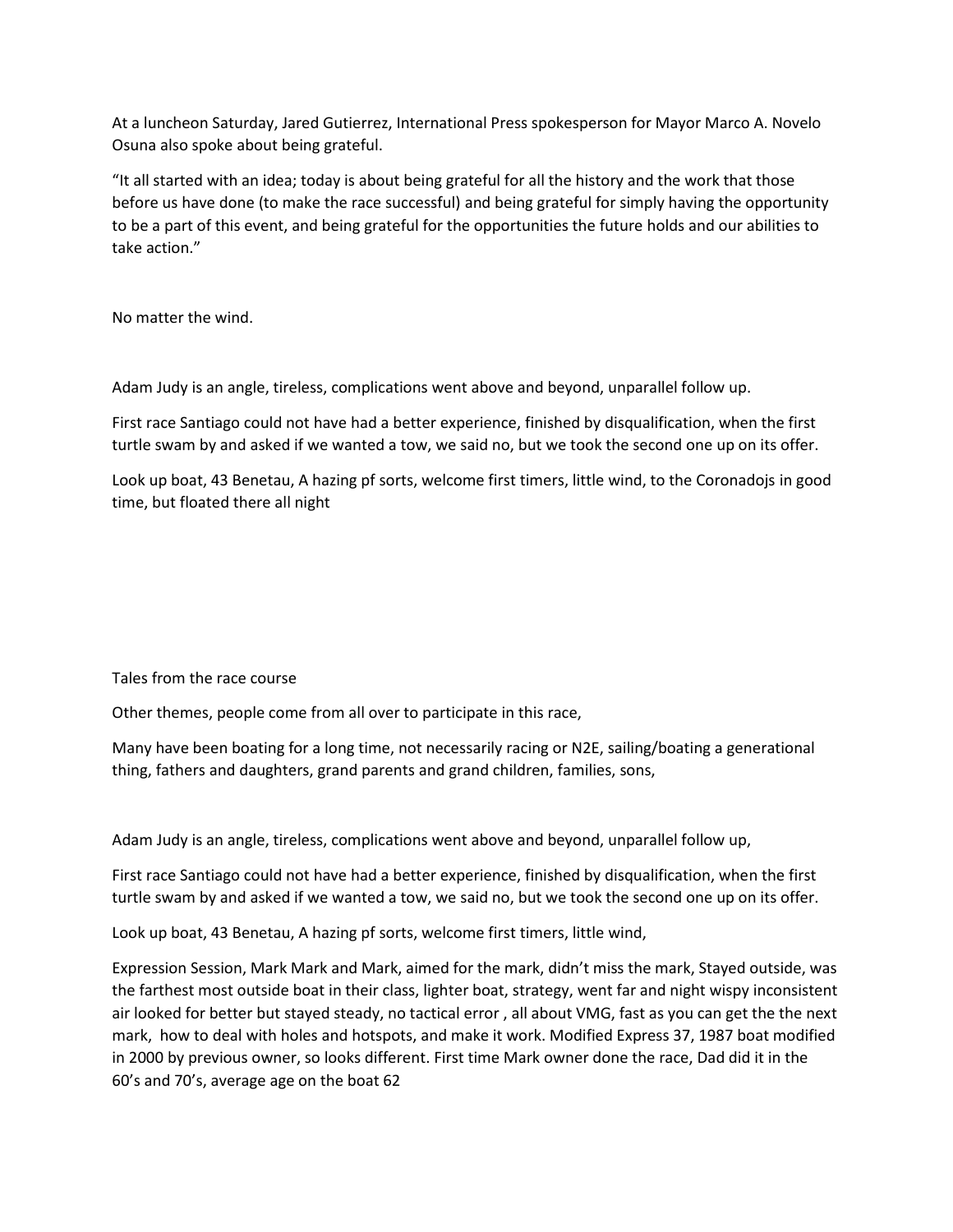Vesper crew, many of the crew sailing the race many times, some since they were kids. First race for Vesper with its current owner, 3 of the 12 crew members have races N2E 20 times or more.

Sails the boat does not go far offshore, N2E probably the longest race it will do, no head no stove, no bunks, built for racing in the Mediterranean, all the more motivation for all aboard to do their part and make the boat go as fast as it possibly can.

Another key, the crew sails a lot together, but they also practice together, all coming from junior program. Paul Marshall. One crew member – 1976, first time on a family boat in PHRF E.

Santa Barbara King Harbor, went the wrong way. Best boats are those that get used, and a lot of years reflecting on the race, are smaller boats that involves a crew who sailing their heart out at night wins,

Original owner named the boat and had the sails made with the James Bond, 007 theme, and the graphics integral to the hull. In keeping with the spy theme,

Bruce Cooper, Destroyer, more practice more training for Transpac, not the wind conditions, but lots of sail changes, working to maximize wind speed, comes onto play, great practice just not at full speed, Pete Isler aboard to train Bailey's designated navigator for Transpac

Although in the same class Vesper is 4 years newer, has a modified keel and is set up for inshore buoy racing, while Destroyer has men modified in an offshore configuration,

| NOSA Trophy - Best Overall Elapsed              | Alive, Duncan Hine |
|-------------------------------------------------|--------------------|
| AMIGO, Best Corrected, First Time Skipper       | Alive, Duncan Hine |
| LAHAINA Yacht Club, Best Corrected All PHRF     | Alive, Duncan Hine |
| TOMMY BAHAMA, Overall Corrected                 | Vesper, David Team |
| President of USA, Best Corrected, All PHRF      | Vesper, David Team |
| JACK BAILEE - Best Corrected Newport Beach Club | Vesper, David Team |
|                                                 |                    |

PRESIDENT OF MEXICO, Best Corrected Maxi Best Corrected Maxi

Vesper, David Team

Destroyer Jim Bailey

BadPac Tom Holthus

Union Bank Best Corrected – Cruz Non Spin,

Paramethia Phil Herzfeld

Galene Ken Recla

Coral Hotel and Spa, Best Corrected – Cruz

Runaway, Thomas Lehtonen

Blue Gavel, Best corrected, Cruz Gen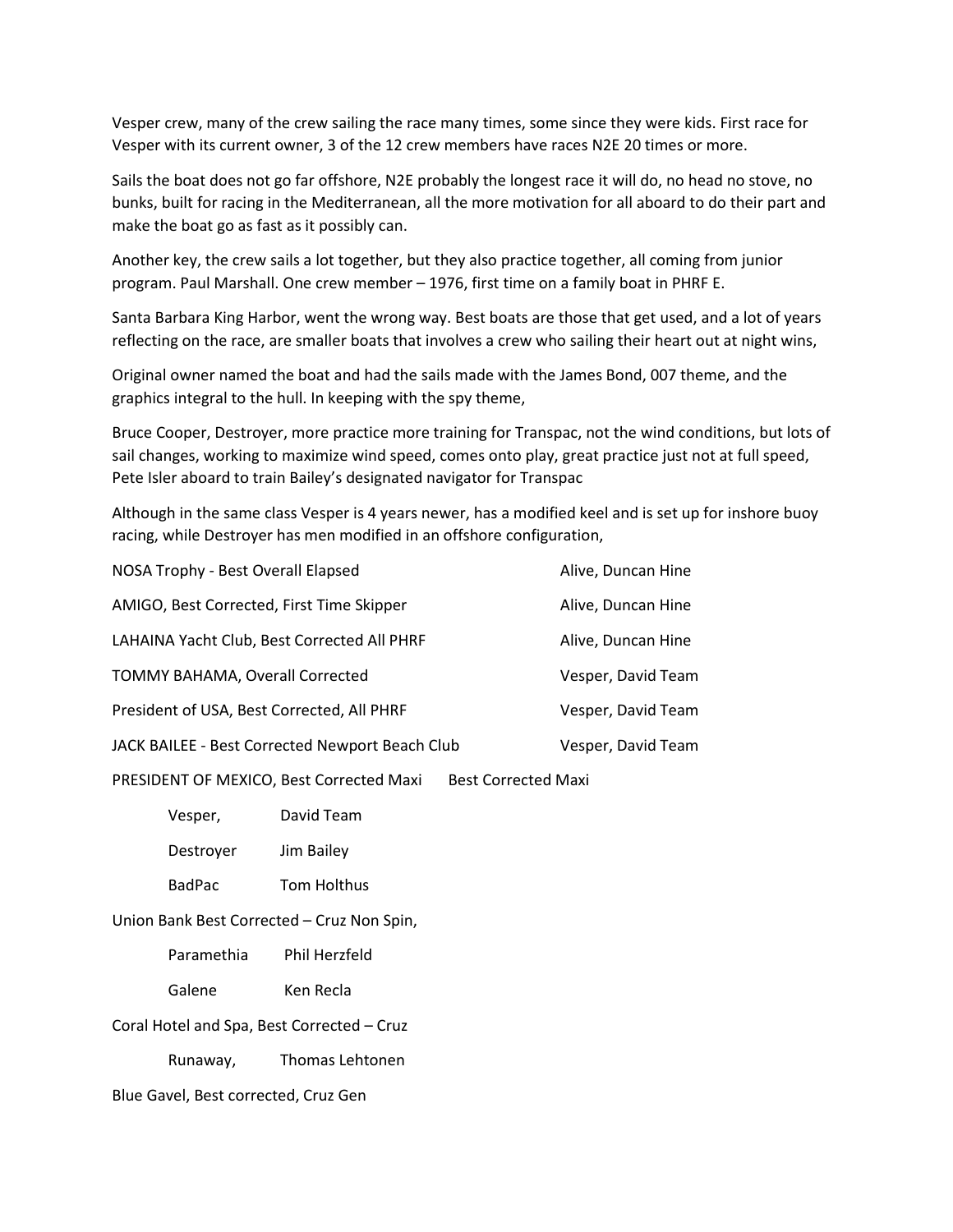Runaway Thomas Lehtonen August Dream David Lutton Rylacade Stuart Leigh Almon Lockaby Best Corrected Cruz-Spin Inquisitor Larry Sharpless Hassle Larry Malmberg Alice Purcell, Best Elapsed ORCA Wahoo, Bill Gibbs Stern-Choy Best Corrected Catamaran Some Tuesday, Steve Dunlap President of NOSA, Best Corrected ORCA No Regrets Brain Stanton Some Tuesday Steve Dunlap Caroline Starr Best Corrected All Female Pole Dancer, Terri Manok Carlos Avila Escoto, Best Corrected J 120 Pole Dancer, Terri Manok Sec. of Foreign Relations Mexico - Best Elapsed Cruz Seahorse, Robert Knox Beneteau-Cruz, Best Corrected – Beneteau Cruz Pacific Highway, Allan Emas Spittoon, Highest Corrected **Exercise Eventide, Bradley Davis** Beneteau – Racing Best Corrected – Beneteau PHRF Ruby D'eau, Richard Benedon Ensenada Chamber of Commerce - Best Corrected PHRF E Cheerio II, Richard McNish Gill Knudson, Best Corrected – PHRF D Cimarron David Basham Moxie Dugan O'Keene Trophina 2 Anna Charer Frank Butler, Best Corrected – Catalina Trophina 2, Anna Charer Volvo Best Corrected – Double Handed Problem Child, Dan Rosen, Pete Heck Converse Wurdemann, Best Corrected PHRF-C Daytripper II Andy Horning Scenic Dan Bunce Cliff Chapman, Best Corrected PHRF B Ohana, Joe Markee